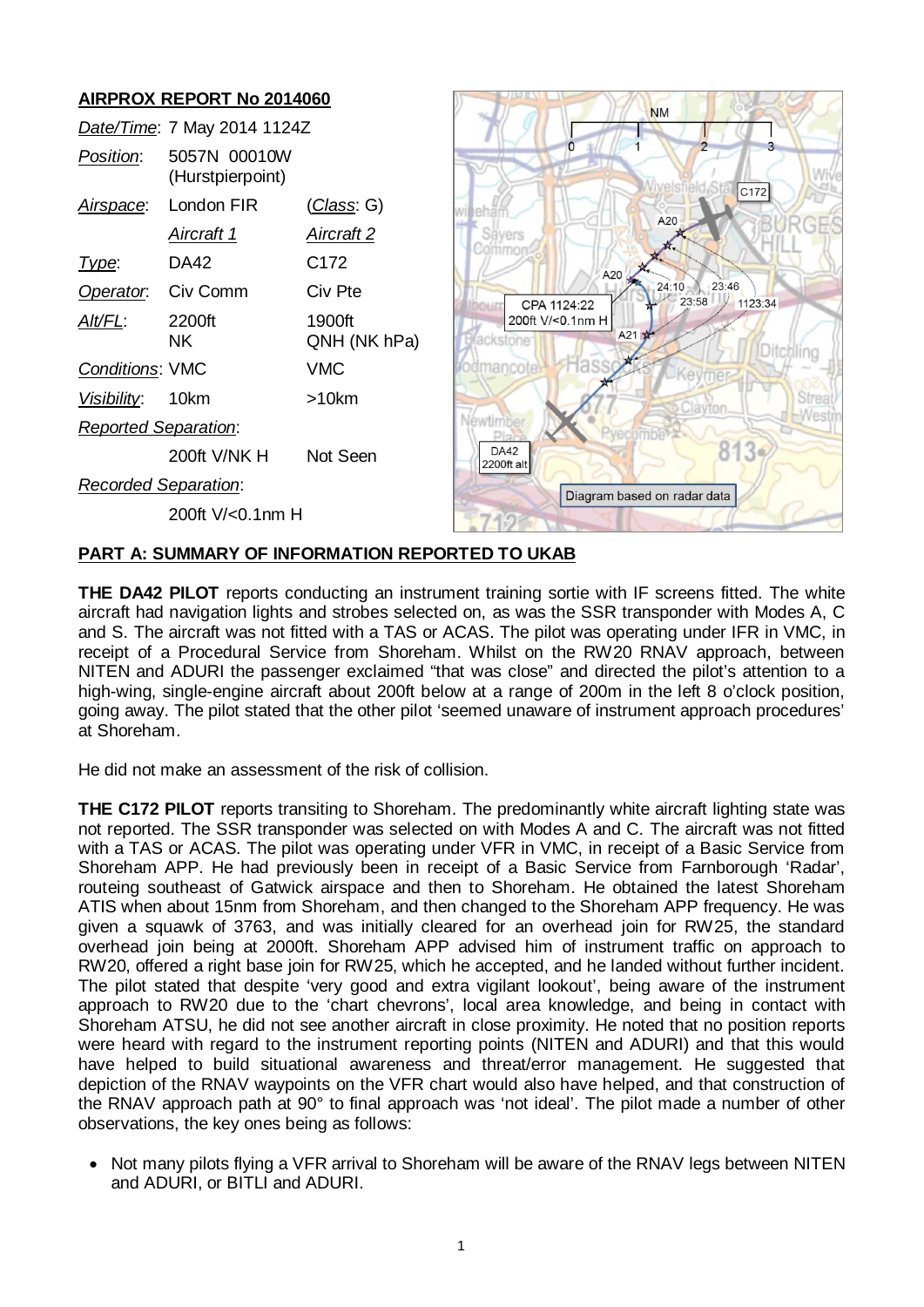- Pilots flying RNAV approaches outside CAS should be aware of VFR traffic, that see-and-avoid applies, and that it is a requirement to give way to other aircraft i.a.w the Rules of the Air.
- Instrument approach traffic may not necessarily be on the final approach (as chart chevrons might imply), but may be on an intermediate stage adjacent to the final approach and at some distance out.
- RNAV waypoints such as ADURI and NITEN should be published on VFR approach plates or the 1:500,000 VFR chart.
- Pilots flying RNAV approaches make appropriate position reports so that non RNAV participating traffic can build a clearer mental picture of the position of the RNAV traffic. On a conventional instrument approach pilots make position calls such as 'beacon outbound', 'procedure turn complete' etc. Listening traffic can build a mental picture of instrument traffic position from this.

### **Factual Background**

The weather at Shoreham was recorded as follows:

METAR EGKA 071120Z 24021G31KT 9999 FEW011 SCT028 14/10 Q1011=

### **Analysis and Investigation**

### **CAA ATSI**

ATSI had access to Shoreham RTF and area radar recording, together with the written report from both pilots. The Airprox was not reported to the ATSU either on the RTF or subsequently, and therefore no controller or unit report was available.

The Shoreham controller was providing an Approach Control Service without the aid of surveillance equipment but with access to D/F (direction finding) equipment. The controller's workload was assessed as medium.

The C172 was operating VFR on a flight inbound to Shoreham and, having just made contact, was in receipt of a Basic Service from Shoreham APP.

The DA42 pilot was conducting an IFR training exercise at Shoreham Airport comprising a hold at the SHM NDB, followed by the RNAV approach via NITEN (IAF) for RW20 and was in receipt of a Procedural Service from Shoreham APP. An extract from the UK AIP page AD 2-EGKA-8-4, dated  $3<sup>rd</sup>$  April 2014, is reproduced in Figure 1 below: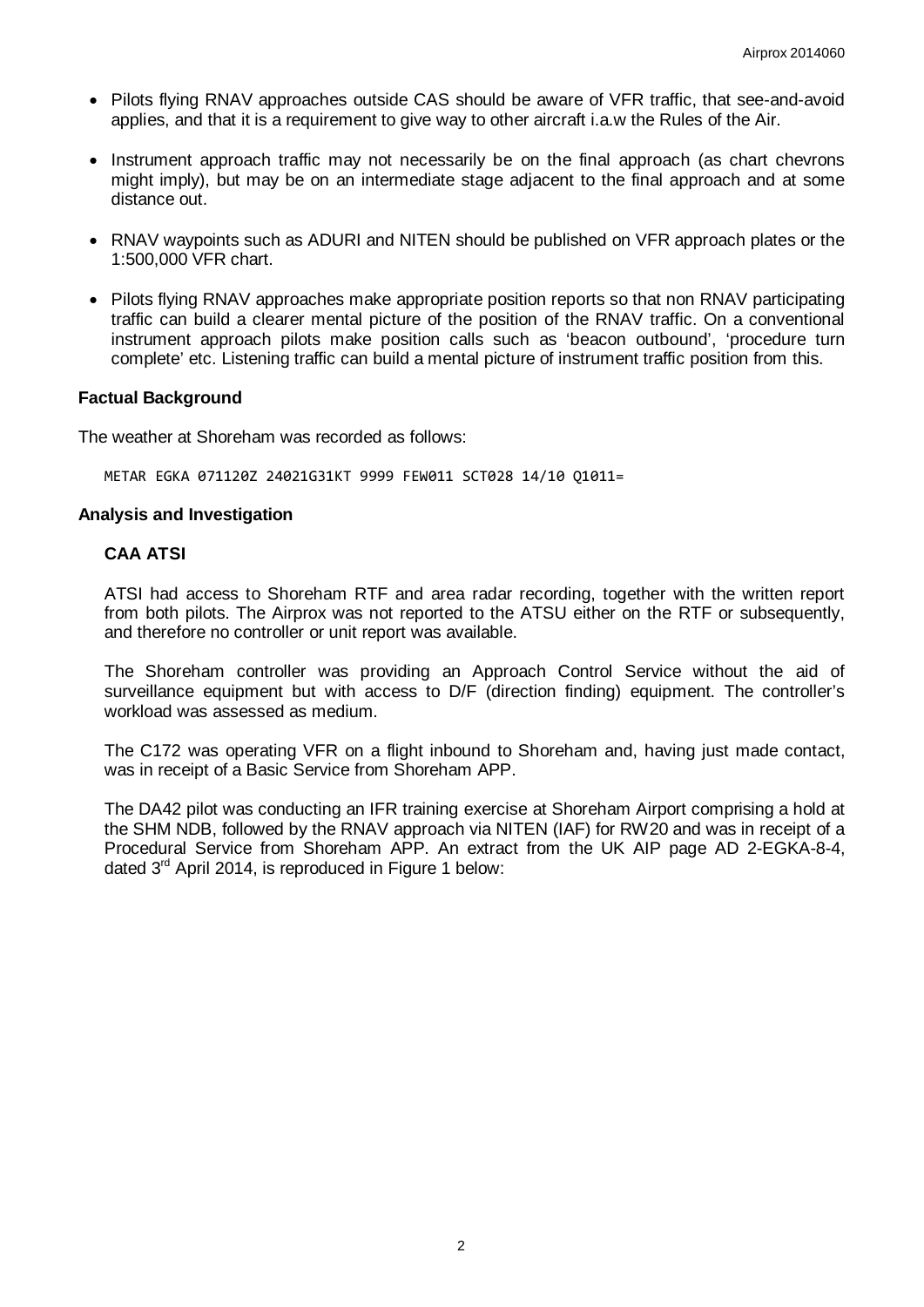

Figure 1 –Shoreham Instrument Approach Chart RNAV (GNSS) RW20 (ACFT CAT A,B – ICAO)

The DA42 pilot [squawking 3762 - Shoreham IFR conspicuity] had been cleared to take up the hold at the SHM NDB at 2500ft. At 1101:20, the DA42 pilot reported taking up the hold at 2000ft and, when challenged by the controller, the pilot confirmed at 2500ft. The controller then gave generic advice regarding other traffic joining at 2000ft, *"you may see traffic below you later joining at two thousand maintain two thousand five hundred feet and report when you've completed the holding there will be no delay for RNAV approach runway two zero via NITEN"*. The DA42 pilot acknowledged, *"maintaining altitude two thousand five hundred feet and wilco* [DA42 C/S]*"*.

At 1119:50, the DA42 pilot reported outbound in the hold and ready for the procedure. The controller instructed him to report beacon outbound at 2500ft, to cross NITEN at 2200ft, and then cleared him for the RNAV approach RW20. At 1121:16, the DA42 pilot reported beacon outbound and the controller instructed him to report at NITEN. The C172 is shown squawking 7000, 11nm northeast of the DA42 in Figure 2 below:



Figure 2 - Swanwick MRT at 1121:16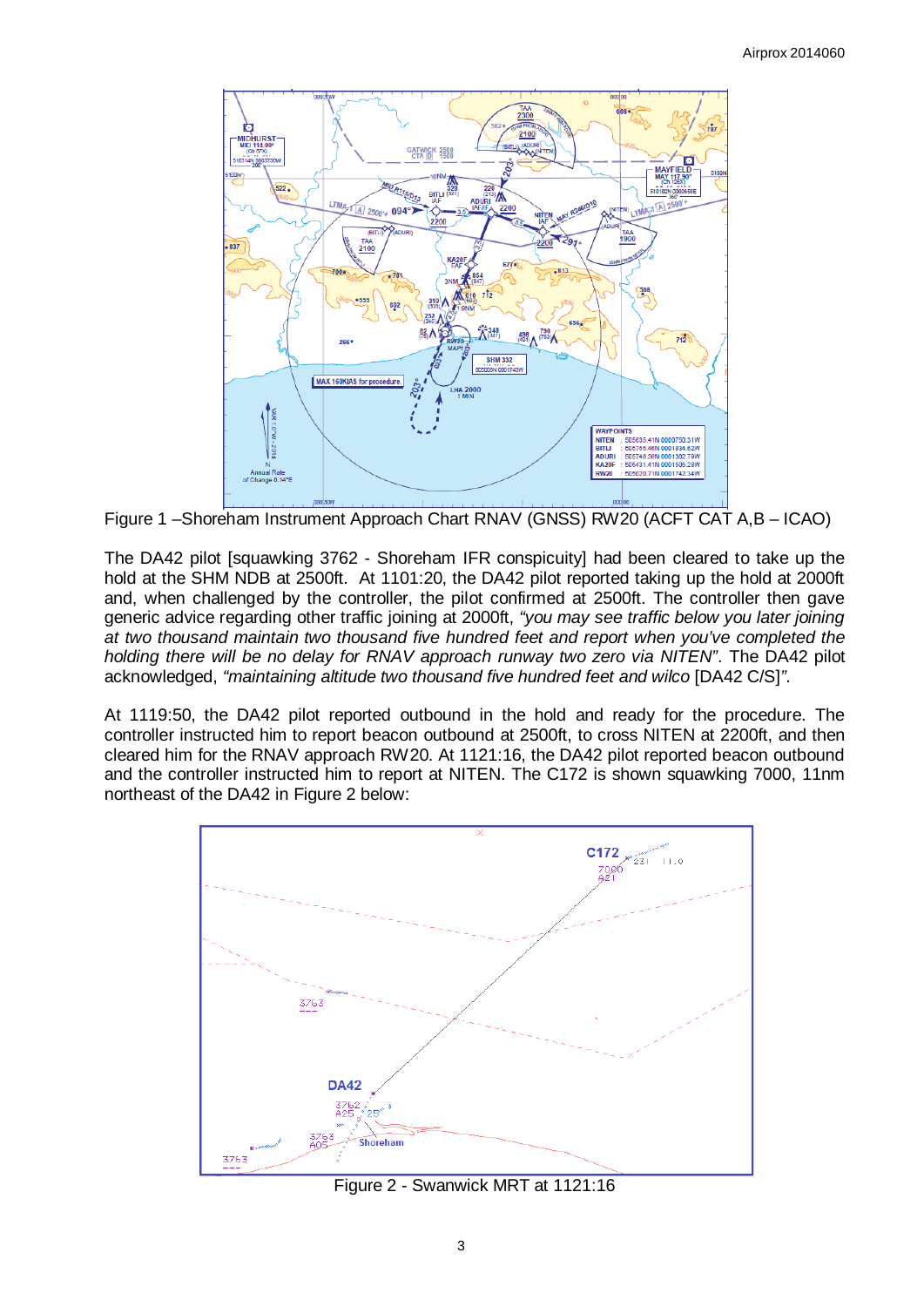

At 1123:34, the C172 was 2.5nm north-northeast of the DA42, see Figure 3 below:

Figure 3 - Swanwick MRT at 1123:34

At 1123:37, the C172 pilot contacted Shoreham APP and reported at Burgess Hill at 2000ft on QNH 1011hPa, in receipt of information 'G'. The C172 pilot was instructed to squawk 3763 [Shoreham VFR conspicuity code] and to join overhead at 2000ft for RW25 left-hand circuit with QFE 1010hPa. This was acknowledged by the C172 pilot who asked for confirmation of RW25 left-hand, which was confirmed by the controller who then, at 1124:14, passed traffic information, *"there is traffic shortly in the instrument er approach routeing via NITEN, that's Parham more or less, towards Henfield and er at two thousand two hundred feet initially".* The C172 pilot did not reply and a number of other aircraft transmitted in quick succession with a number of crossed transmissions. Swanwick MRT recording showed the DA42 pilot had commenced a left turn with the C172 0.4nm north-northwest and without an SSR label, see Figure 4 below:



Figure 4 - Swanwick MRT at 1124:14

CPA occurred at 1124:22, when the C172 is shown squawking 3763, 0.1nm west-northwest of the DA42, see Figure 5 below: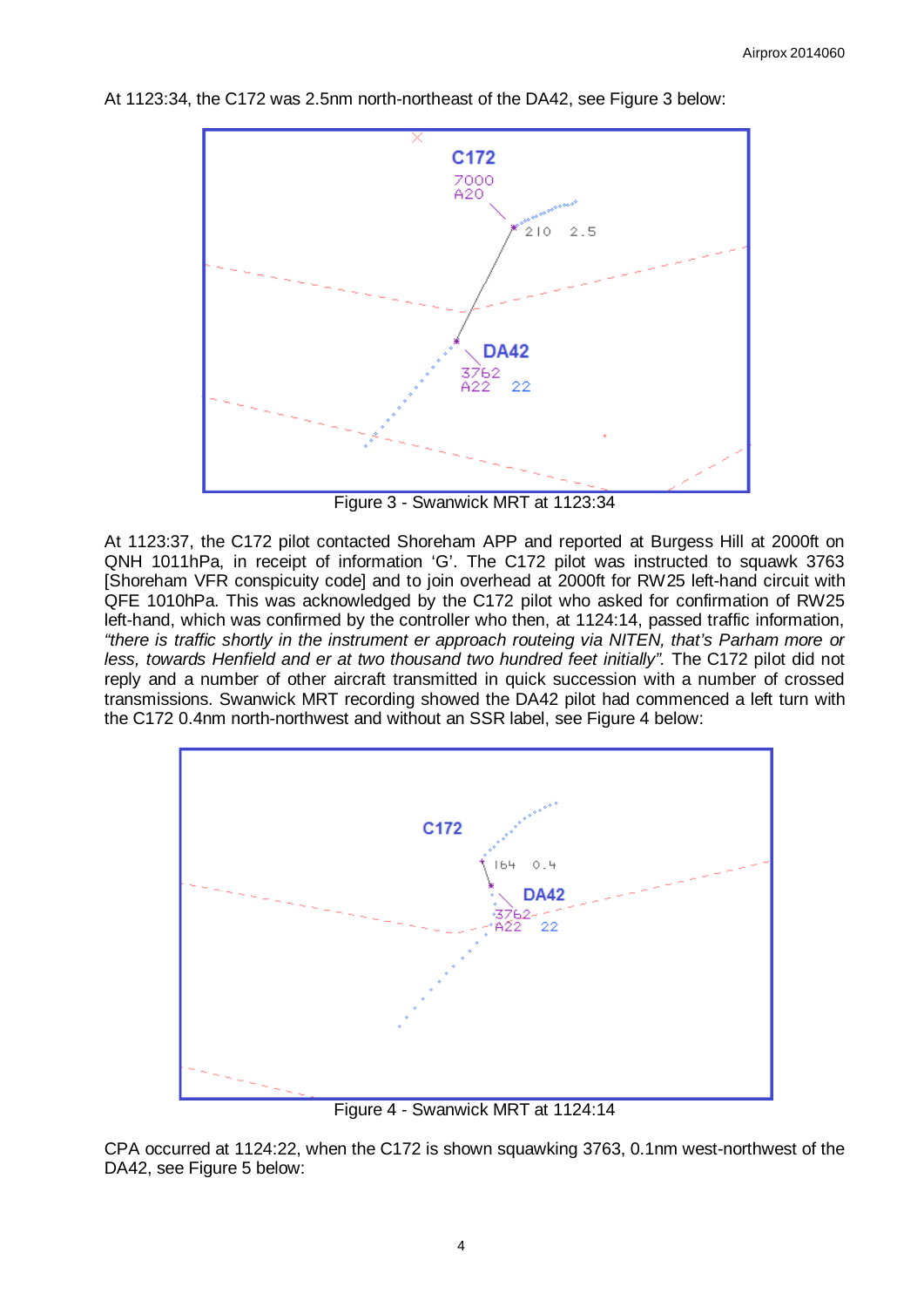

Figure 5 - Swanwick MRT at 1124:22

The DA42 was in receipt of a Procedural service and CAP774 Flight Information Services, Chapter 5, paragraphs 5.1 and 5.5 state:

'A Procedural Service is an ATS where, in addition to the provisions of a Basic Service, the controller provides restrictions, instructions, and approach clearances, which if complied with, shall achieve deconfliction minima against other aircraft participating in the Procedural Service. Neither traffic information nor deconfliction advice can be passed with respect to unknown traffic.'

'The controller shall provide traffic information, if it is considered that a confliction may exist, on aircraft being provided with a Basic Service and those where traffic information has been passed by another ATS unit; however, there is no requirement for deconfliction advice to be passed, and the pilot is wholly responsible for collision avoidance…'

Whilst in the hold at 2500ft the DA42 pilot had been given general advice regarding other traffic which would be joining at 2000ft. The C172 pilot contacted Shoreham Approach just prior to the Airprox and the controller's workload and RTF loading was such that it was likely that he did not have time to assess the situation or pass a warning to the DA42 pilot. Pilots in receipt of a Procedural Service should be aware of the high likelihood of encountering conflicting traffic without warnings being provided by ATC.

On the C172's initial call the controller had passed joining instructions and gave traffic information regarding the DA42 in the procedure. However, this was not acknowledged by the C172 pilot, very likely due to the number of RTF calls and crossed transmission made at the same time. One of these crossed transmissions was the DA42 reporting at ADURI after the Airpox had occurred.

# **UKAB Secretariat**

Both pilots shared an equal responsibility for collision avoidance and not to fly into such proximity as to create a danger of collision<sup>[1](#page-4-0)</sup>. If the geometry is considered 'converging' then the DA42 pilot was required to give way to the C17[2](#page-4-1)<sup>2</sup>, if it is considered 'head-on' then both pilots were required to manoeuvre to the right<sup>[3](#page-4-2)</sup>.

# **Comments**

<span id="page-4-0"></span><sup>&</sup>lt;sup>1</sup> Rules of the Air 2007 (as amended), Rule 8 (Avoiding aerial collisions).<br><sup>2</sup> ibid., Rule 9 (Converging).<br><sup>3</sup> ibid., Rule 10 (Approaching head-on).

<span id="page-4-1"></span>

<span id="page-4-2"></span>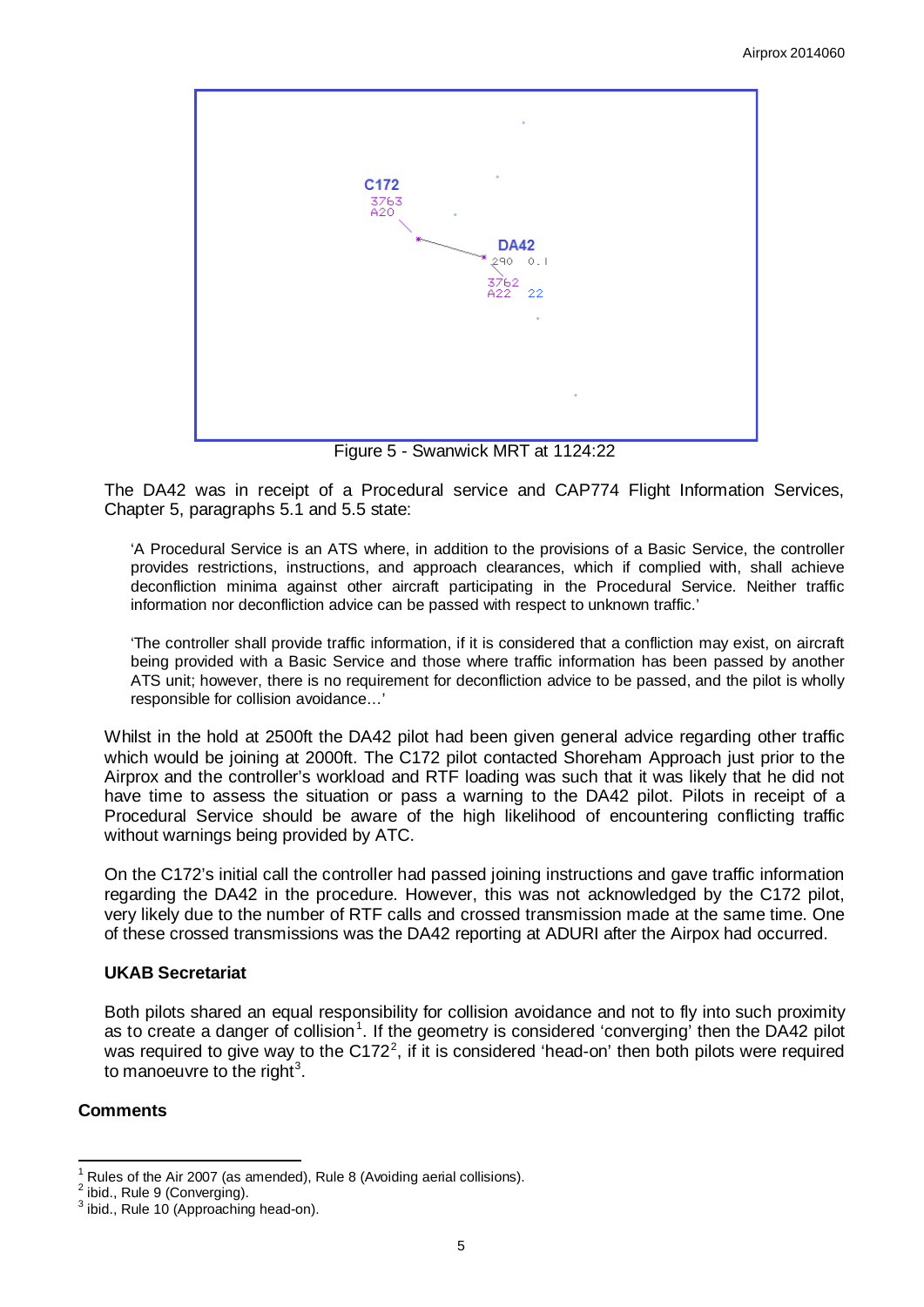# **DA42 Company Local Safety Manager**

In subsequent conversation, the Local Safety Manager stated that the company had temporarily suspended operations to Shoreham until completion of a formal risk assessment.

### **Summary**

An Airprox was reported when a DA42 and a C172 were flown into proximity near Hurstpierpoint at 1124 on Wednesday 7<sup>th</sup> May 2014. Both pilots were operating in Class G airspace, the DA42 pilot in receipt of a Procedural Service and the C172 pilot in receipt of a Basic Service, both from Shoreham APP.

# **PART B: SUMMARY OF THE BOARD'S DISCUSSIONS**

Information available consisted of reports from the pilots of both aircraft, radar photographs/video recordings and a report from the appropriate ATC authority.

The Board first considered the Shoreham controller's actions. He was providing a Procedural Service to the DA42 pilot and had just passed the C172 pilot the Shoreham VFR conspicuity squawk, in anticipation of providing a Basic Service. He provided generic Traffic Information to both pilots, albeit with an incorrect geographical reference for NITEN (which is at Burgess Hill rather than Parham).

Turning to the pilots, the C172 radar track recording initially showed a 7000 squawk which reverted to a primary only return after the pilot contacted Shoreham and reappeared as the Shoreham VFR conspicuity code (3763) on the radar sweep at CPA. The Board postulated, therefore, that the C172 pilot had been looking inside the cockpit to change the IFF transponder setting up until very shortly before CPA. This unfortunate timing prevented visual acquisition but the Board agreed that the need to select an IFF code had to be balanced against the primary need to maintain an effective lookout. The DA42 pilot was conducting an instrument training sortie, with IF screens fitted, operating in suitable VFR weather conditions, albeit under IFR. The DA42 pilot did not visually acquire the C172 and was informed of its presence by a passenger on his aircraft. The Board noted that the mandatory requirement to fit IF screens was rescinded by the CAA in  $2013<sup>4</sup>$  $2013<sup>4</sup>$  $2013<sup>4</sup>$  and that anecdotal evidence, including members' personal experience, indicated that their fitment could present a barrier to effective lookout. It was noted that the Board had made a recommendation to the DA42 Operating Company in Airprox 2014059, to review their use of IF screens.

The Board quickly agreed that the cause of this Airprox was a non-sighting by both pilots and many Board members considered that the separation at CPA warranted a risk category of A – separation reduced to the minimum, chance played a major part in events, and nothing more could have been done to improve matters. The Board then discussed the clearances given to the pilots and agreed that a degree of separation had been 'built-in' by the controller's clearance to the DA42 pilot to cross NITEN at 2200ft and to the C172 pilot to join overhead at 2000ft. Whilst this did not oblige the C172 pilot to be at 2000ft immediately, he was already at this altitude before contacting Shoreham and remained at it after the clearance. In light of this, the Board agreed that chance had not played such a major part in events, but that safety margins had nonetheless been much reduced below the normal.

After debating the existence of 'built-in' separation, members agreed that this incident demonstrated potential for a more formal examination of integration of traffic at Shoreham in order to separate IFR traffic on a known procedure from VFR traffic. The Board resolved to recommend that Shoreham considers reviewing the integration of IFR traffic with joining and transiting VFR traffic.

<span id="page-5-0"></span> $4$  IN-2013/111